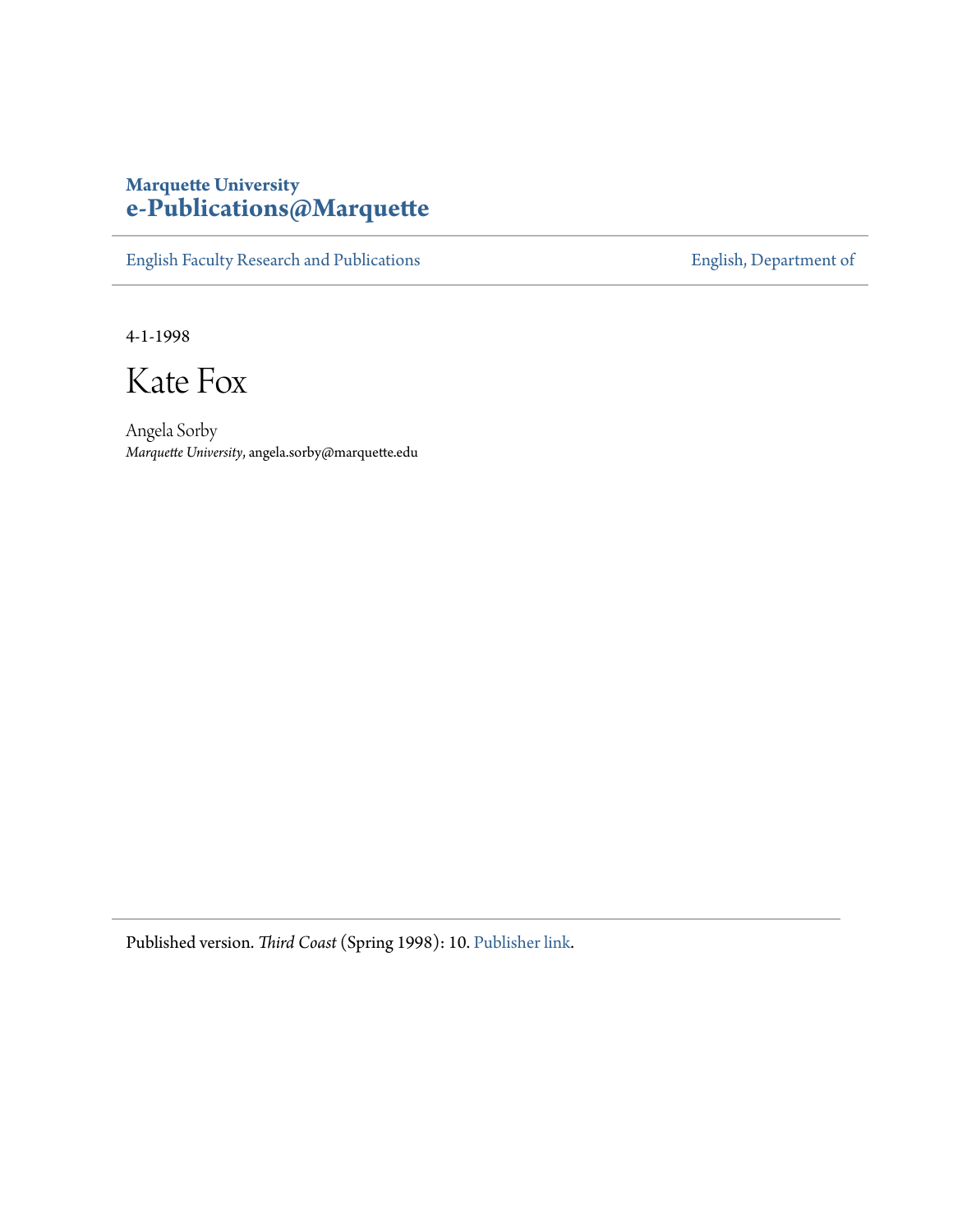$\cdots$ Ť, Kate Fo $\widetilde{\mathbf{x}}^*$  ,  $\boldsymbol{\tau}$  -  $\boldsymbol{\mathcal{S}}_{\text{\tiny{Gav}}}$  $\vec{z}$ Ŷ,

 $\frac{t^2}{2}$ 

 $\frac{1}{2}$ 

*Who became a professional medium after she reported the "Hydesville rappings'' of 1848, and who later confessed to fraud.* 

When I was thirteen, I thought I would grow pale as lace, forced to sew and sew my brain into a filigree of threads and holes. Then I learned

to crack my toe-bones until they echoed like raps from beyond the grave. Soon, my body was a bag of tricks, a telegraphic alphabet: croaks, moans, clicks.

I wore black gloves and a veil wrapped around my face like a wasp's nest. I charged a dollar per deceased and fifty cents for stillborn babies.

And what do you know? The spirits spoke, rapping *shall we gather at the river-*Do I wish I'd married a farmer like my father, with burrs in his beard? No;

I cleared eight hundred bucks a year, though the frontier of the dead was closed-I moved like a pioneer into the deep recesses of my knees and throat.